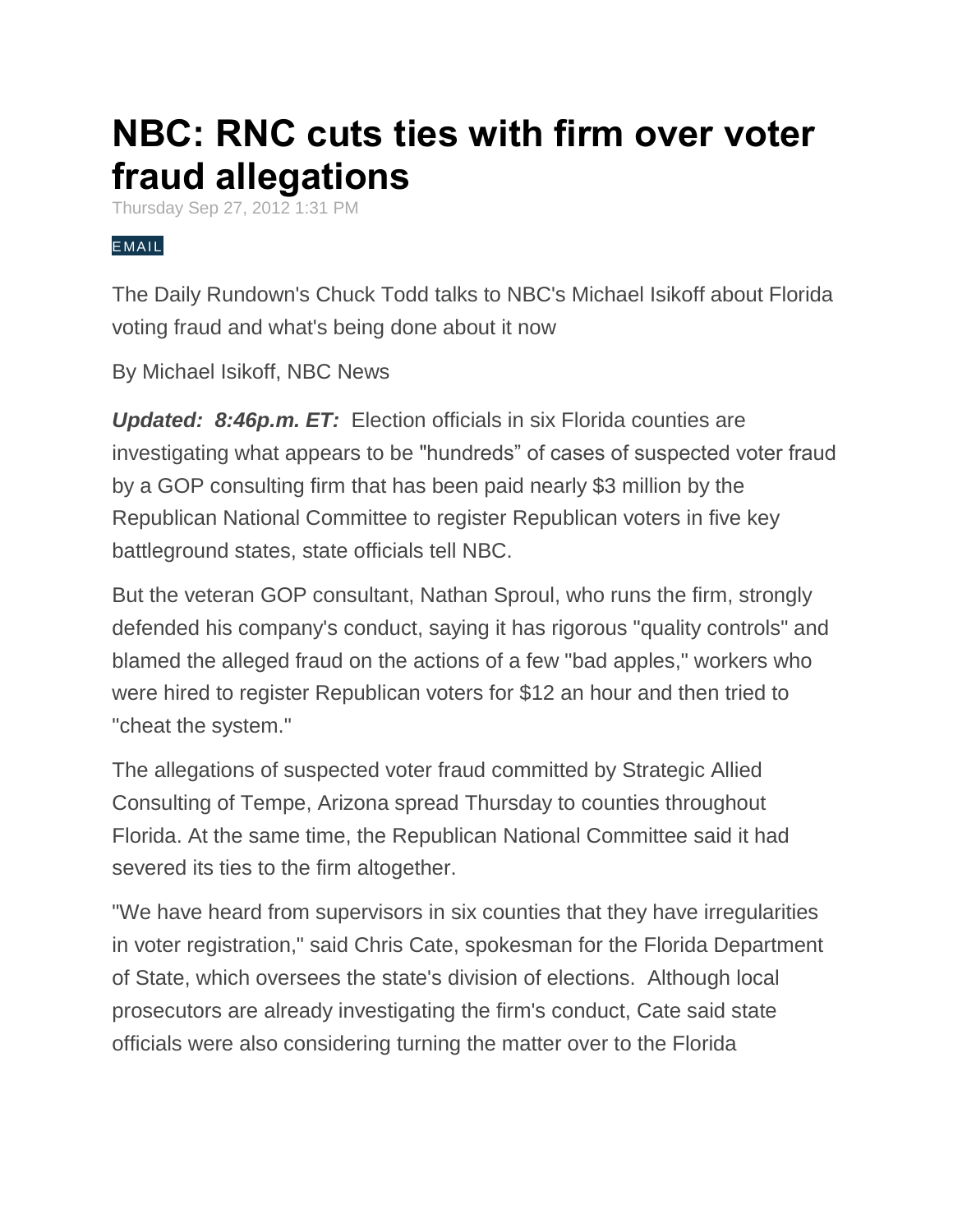Department of Law Enforcement to determine if there was a pattern of misconduct.

The suspected fraud included apparent cases of dead people being registered as Republican voters, said Paul Lux, the supervisor of elections in Okaloosa County and a Republican. He compared the suspected fraud to the alleged acts of ACORN, the liberal activist group that became the center of a national controversy several years ago.

"It's kind of ironic that the dead people they accused Acorn of registering are now being done by the RPOF" [Republican Party of Florida], Lux said in an interview with NBC News.

While Republican groups as a whole are still outspending Democratic groups, the gap is narrowing, in part to the individual donors finally stepping up on the Democrats' behalf. NBC News' Michael Isikoff discusses.

In addition to Palm Beach County, where election officials initially reported 106 instances of suspected fraudulent registration forms, officials in Okaloosa, Pasco, Santa Rosa, Lee and Clay counties have also reported instances of possible fraudulent forms submitted by the firm, officials said.

In a statement on Strategic Allied's website, the firm's lawyer said:

*"Strategic has a zero tolerance policy for breaking the law. Accordingly, once we learned of the irregularities in Palm Beach County, we were able to trace all questionable cards to one individual and immediately terminated our working relationship with the individual in question. Strategic is committed to following the letter of the law and will continue to cooperate with the Palm Beach County Supervisor of Elections to ensure that this issue is resolved."*

Sproul said in a telephone interview that his company has employed between 4,000 and 5,000 people to register Republican voters under its contract with the RNC, including over 2,000 in Florida. The employees are given training on how to register voters, including being required to watch a video instructing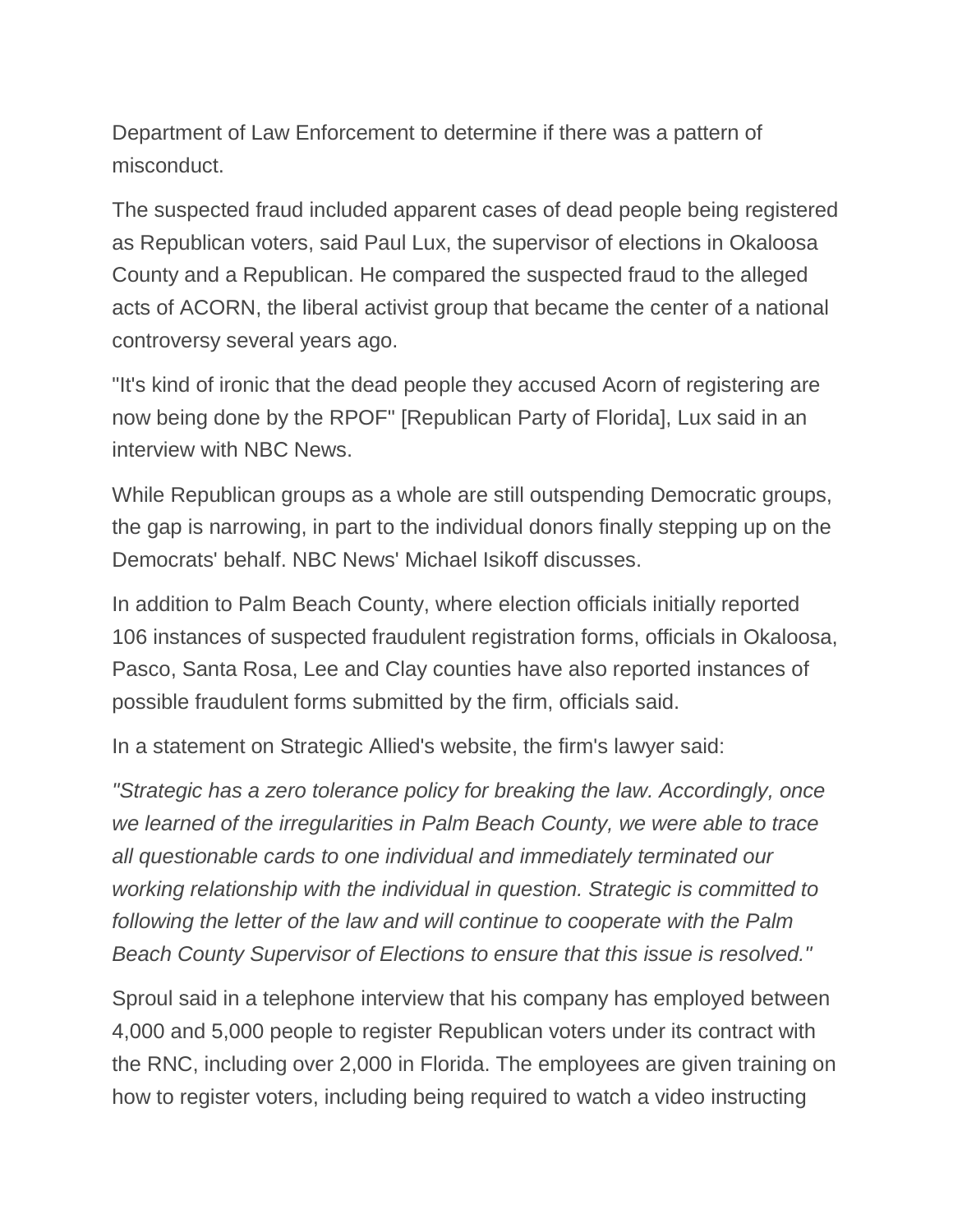them not to register felons. The video also instructs recruiters not to "modify or falsify voter registration forms."

"No matter what quality controls you have there are always going to be bad actors in any large scale operation," Sproul said.

Sproul, who has long worked for the GOP, also criticized Florida and national Republican officials for dumping him.

"They're trying to get the distraction behind them," he said about the RNC's action.

Sean Spicer, communications director for the RNC, said Strategic Allied Consulting had been retained by the RNC and state Republican parties to register new Republican voters in five key battleground states.

But Spicer said that the party's relationship with the firm-- which has been paid \$2.9 million by the RNC so far this year, according to federal elections records -- has now been terminated in light of alleged voter fraud linked to one of the firm's employees that was reported this week to Florida prosecutors by election officials in Palm Beach County.

"We've made it clear we're not doing business with these guys anymore," said Spicer. "We've come out pretty strong against this kind of stuff -- and we have zero tolerance for this."

Strategic Allied's parent firm, Lincoln Strategy Group, also headed by Sproul, has been paid about \$80,000 by the Romney campaign to conduct "field consulting," according to election records. Asked for comment, Sarah Pompei, a spokeswoman for the Romney campaign, said by email: "We used this vendor for signature gathering services during the primary but have not used them since 2011."

Besides Florida, Strategic Allied Consulting was hired to register GOP voters in Nevada, North Carolina, Colorado and Virginia. Spicer said it was the only firm hired by the RNC to conduct voter registration. In the case of Nevada, he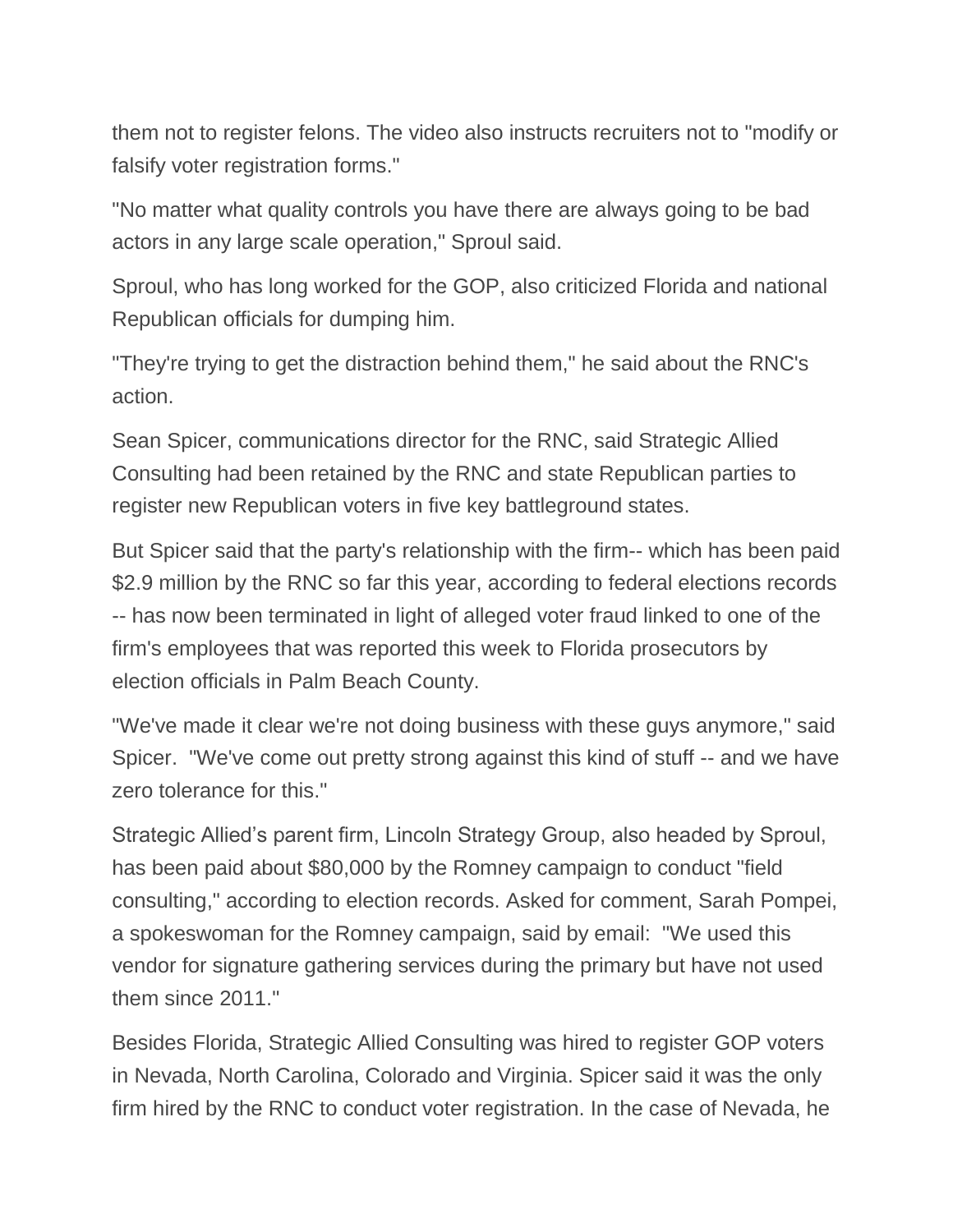said, the RNC was paying the firm directly. In the other four states, the firm was being paid by state parties with the funds reimbursed by the RNC.

The allegations involving voter fraud by the GOP consulting firm are a new twist in the national controversy over the threat posed by voter fraud and the impact of new state laws passed by Republican controlled legislatures to combat it. While Republican officials have repeatedly accused Democratic groups such as ACORN of fraudulently registering voters in the past, the new dispute over what happened in Palm Beach-- involving the registration of Republican voters -- appears to be one of the first to have led to a criminal inquiry in this year's election.

Christine Weiss, a spokeswoman for the Palm Beach State Attorney's Office, told NBC News Thursday that the alleged voter fraud by a Strategic Allied Consulting employee is "currently being investigated" by prosecutors in her office after it was brought to the attention of prosecutors on Monday by Palm Beach election supervisor Susan Bucher.

Out of 304 Republican voter registration forms recently dropped off by a Strategic Allied employee at a small "satellite office" of the Palm Beach elections office, 106 were flagged as potentially fraudulent-- including "a lot" with "similar looking" signatures and others with apparently phony addresses, Susan Bucher, the Palm Beach elections supervisor, said in an interview.

Among the suspect home addresses were those that matched a gas station in Miami, a medical building in Boca Raton and a Land Rover automotive dealership in Palm Beach County, she told NBC News.

Bucher said she called in the political director for the Palm Beach Republican Party and the GOP official agreed that the registration forms were a problem. She then took the forms to the Palm Beach County State's Attorney's office on Monday and requested the investigation.